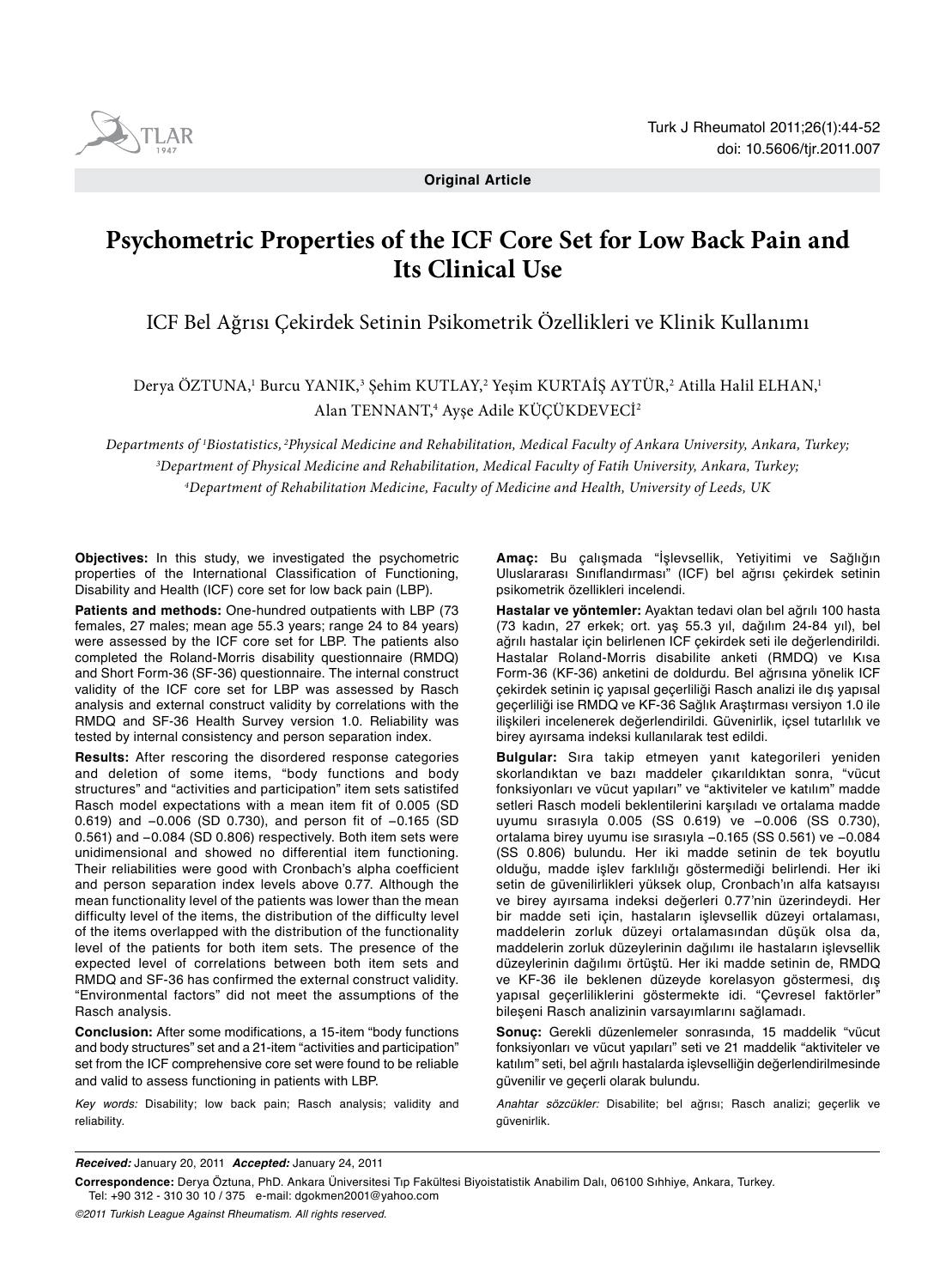Low back pain (LBP) is a frequent musculoskeletal problem causing disability.<sup>[1]</sup> The assessment of disability is essential for both planning and monitoring therapeutic interventions in the routine clinical management of patients with LBP. There are many scales available for outcome assessment in LBP, most of which measure impairment and activity limitation. Only a few of these include participation in society.<sup>[2,3]</sup>

The International Classification of Functioning, Disability and Health (ICF) developed by the World Health Organization (WHO) aims to provide a unified and standard language and framework for the description of health and health-related conditions. It describes a model which systematically classifies the health and health- related domains into two components: *(i)* body functions (BF) and body structures (BS) and *(ii)* activities and participation (AP). According to this model, functioning is an umbrella term encompassing all BF, BS and AP while disability is an umbrella term including both impairments and activity limitations or participation restriction. Body functions refer to physiological functions of body systems whereas BS are anatomical parts of the body. Impairments are problems in body function or structure such as a significant deviation or loss. Activity is the execution of a task or action by an individual and represents the individual perspective of functioning. Participation is involvement in a life situation and represents the societal perspective of functioning. The ICF also lists environmental factors (EF) that interact with all these constructs.[4]

The ICF classification comprises 1545 categories divided into four components (BF, BS, AP, EF). In order to make this comprehensive classification applicable in health care, ICF Core Sets which are short lists of ICF categories relevant for specific conditions were developed. Currently, there are ICF core sets for various musculoskeletal conditions including LBP.[5]

The description of functioning based on the ICF involves the rating of ICF categories with the ICF qualifiers. These are numeric codes that specify the extent or the magnitude of functioning in that category or the extent to which an EF is a facilitator or barrier. Qualifier ratings across a number of ICF categories result in an ordinal profile. An ordinal profile may provide a useful tool for healthcare interventions. The important question is whether it is possible to use this profile as a measurement instrument for an ICF component. Thus, the aim of this study was to investigate the reliability and construct validity of the

ICF Comprehensive Core Set for LBP as a potential assessment tool for functioning. To accomplish this aim, the reliability and construct validity of components of this ICF Core Set were tested by both modern and classical psychometric methods.

# **PATIENTS AND METHODS**

## **Patients and setting**

Data was collected in the Department of Physical Medicine and Rehabilitation at the Medical School of Ankara University, Turkey. A total of 100 outpatients (73 females, 27 males; mean age 55.3±16.7 years; range 24 to 84 years) with LBP were included in the study. Patients with non-mechanical back pain resulting from inflammatory, infectious, malignant or visceral diseases or with a history of recent surgery that could affect assessment were excluded. The Ethical Committee of Ankara University approved the study and all patients gave written informed consent.

#### **Assessment**

The assessment included the administration of the ICF Core Set for LBP, the Roland-Morris disability questionnaire (RMDQ) for LBP[6] and the Short Form-36 Health Survey version 1.0 (SF-36<sup>®</sup>).<sup>[7]</sup> The scoring of the ICF Core Set for all patients was performed by rehabilitation medicine specialists who were trained in a structured one-day workshop organized by the researchers of the WHO ICF Collaborating center at the Ludwig-Maximilian University in Munich. The questionnaires RMDQ and SF-36 were either selfcompleted by literate patients or administered by assessors to illiterates. Sociodemographic (age, gender, years of education, employment status) and clinical data (disease duration, etiology, disease severity) were also recorded.

The ICF Core Set for LBP consists of 78 ICF categories organized in four different components of which BF contains 19 categories, BS five categories, AP 29, and EF 25 categories. A generic qualifier scale was used to evaluate the extent of a patient's problem in each of the ICF categories. The qualifier scale of the components BF, BS and AP has five response levels ranging from 0 to 4: no/mild/moderate/ severe/complete problem. The qualifier scale of the component EF has nine response levels ranging from  $-4$  to  $+4$ . A specific EF can be a barrier ( $-1$  to  $-4$ ), or a facilitator  $(+1 \text{ to } +4)$ , or can have no influence  $(0)$  on a patient's life. If a factor has an influence, the extent of the influence (either positive or negative) can be coded as mild, moderate, severe, or complete. For the Rasch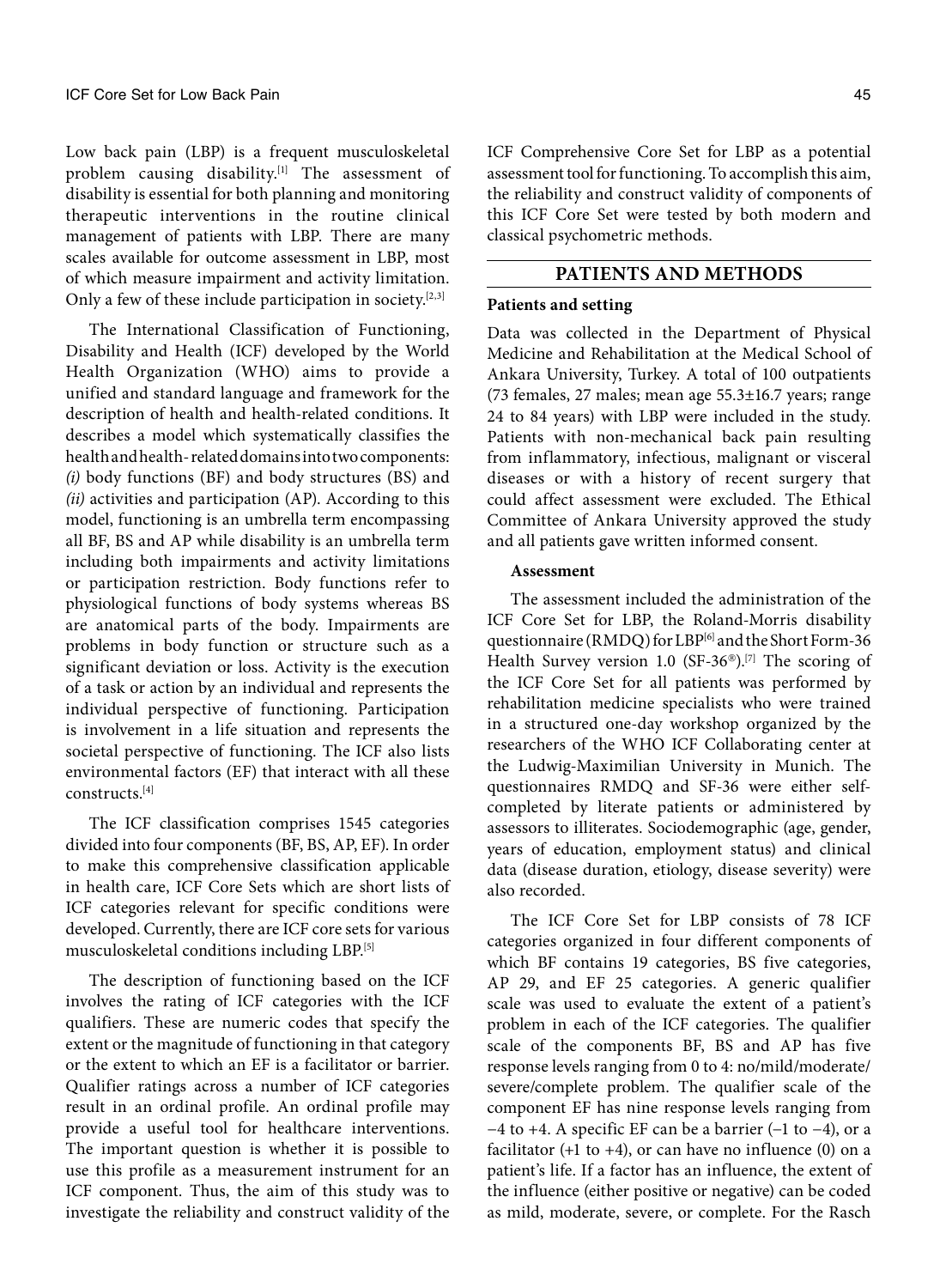analysis, scoring of EF items was done as 0 for −4, 1 for −3, 2 for −2, 3 for −1, 4 for 0, 5 for +1, 6 for +2, 7 for +3 and 8 for +4. In addition, there are the response options "8 (not specified)" and "9 (not applicable)" for all ICF categories of all components.[4] In our analysis, "8 (not specified)" and "9 (not applicable)" responses were accepted as missing values.

Physical disability due to LBP was assessed by the RMDQ. It includes 24 items, each with a dichotomous response category of yes or no. The scale has a total score ranging from 0 to 24 with a high score showing higher disability. The Turkish version of the RMDQ was used.<sup>[7]</sup>

The health-related quality of life was evaluated using the SF-36 questionnaire.<sup>[8]</sup> It contains 36 items that measure perceived health in eight scales (physical functioning, role-physical, bodily pain, general health, vitality, social functioning, role-emotional, and mental health) with higher scores (range 0-100) reflecting better perceived health. Additionally, two summary scores can be obtained- the physical component summary score and the mental component summary score. The Turkish version of the SF-36 was used in the study.[9]

#### **Internal construct validity**

The internal construct validity of each component of the ICF Core Set for LBP '"BF and BS", AP and EF items' was assessed by Rasch analysis. Rasch analysis is the formal testing of an assessment or a scale against a mathematical measurement model which defines how interval scale measurements can be derived from ordinal questionnaires.<sup>[10-12]</sup> The Rasch model assumes that the probability of a given respondent affirming an item is a logistic function of the difference between the item difficulty and the person ability parameter. Master's partial credit model (PCM) which is an extension of the Rasch dichotomous model for polytomous (more than two response categories) items was used in this study.[13]

Common fundamental attributes of the Rasch model were assessed.[14] These are *(i)* the appropriate stochastic ordering of response categories; *(ii)* fit of items and persons to the model; *(iii)* test of the assumption of the local independence of items, including response dependency and unidimensionality; and *(iv)* the presence of differential item functioning (DIF).

As one of the most common sources of item misfit concerns respondents' inconsistent use of these response categories, the response categories should be examined for correct ordering of thresholds before the evaluation of item fit where polytomous items are involved. For an item with an appropriate ordering of thresholds, thresholds should increase in their location in a manner consistent with the increase in the underlying trait being measured. When this does not occur, the thresholds are said to be disordered, and the categories may have to be collapsed to ensure that this is the case.<sup>[15]</sup>

A range of fit statistics is used to test if the data conform to Rasch model expectations. Two are item-person interaction statistics transformed to approximate a Z score representing a standardized normal distribution. If the items and persons fit the model, we would expect to see a mean of approximately zero and a standard deviation (SD) of one. The third is a summed chi-square within groups defined by their position on the trait where the overall chi-square for items is summed to give the item-trait interaction statistic. This tests the property of invariance across the trait. A significant chi-square indicates that the hierarchical ordering of the items varies across the trait which compromises the required property of invariance. In addition to these overall summary fit statistics, individual person- and item-fit statistics are presented as *(i)* residuals (a summation of individual person and item deviations) and *(ii)* as a chi-square statistic. Fit residuals between  $\pm 2.5$  are deemed to be adequate. These are summated within ability groups to provide the basis of the analysis of variance (ANOVA).<sup>[14,15]</sup>

A formal test of the assumption of unidimensionality is undertaken by performing a principal component analysis (PCA) of the residuals. Items with the highest positive and negative correlations on the first residual PC are used to construct two smaller scales that are anchored to the item difficulties of the main analysis.<sup>[16]</sup> The person estimates derived from these two subsets of items are contrasted for each individual by a t-test. A significant difference would be expected to occur by chance in 5% of the cases. Consequently, the percentage of t statistic outside the range  $\pm 1.96$  is reported together with a 95% binomial confidence interval. This interval should overlap 5% for a nonsignificant finding to confirm unidimensionality.

The assumption of local independence implies that when the 'Rasch factor' has been extracted, there should be no leftover patterns in the residuals.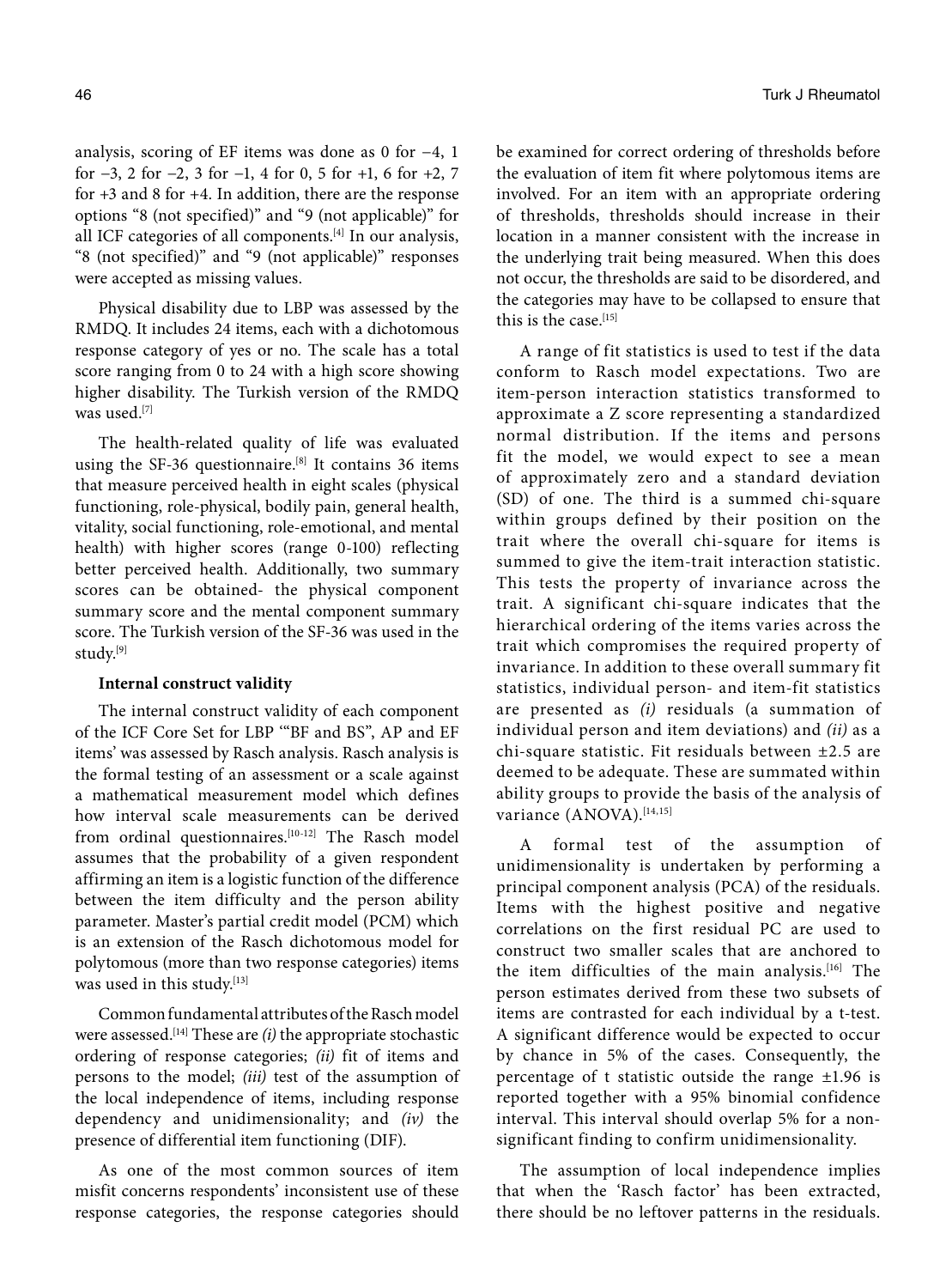Performing a PCA analysis of the residuals obtained from PCM tested this assumption. If a pair of items had a residual correlation of 0.30 or more, one of the items that showed a higher accumulated residual correlation with the remaining items was eliminated.<sup>[17]</sup>

Items are also tested for DIF. In the framework of Rasch measurement, the scale should be free of item bias or DIF.[18] Differential item functioning occurs when different groups within the sample (e.g., younger and older persons) respond in a different manner to an individual item, despite having equal levels of the underlying characteristic being measured. For example, younger and older patients with equal levels of disability may respond systematically differently to a self-care item such as getting dressed. DIF can be detected both statistically and graphically. In the current analysis, DIF was tested by age, gender, years of education and disease duration.

## **Reliability**

An estimate of the internal consistency reliability of the ICF item sets was tested by both Cronbach's alpha $[19]$  and person separation index (PSI) from the Rasch analysis.[20] The PSI is equivalent to Cronbach's alpha. Usually a reliability of 0.70 is required for analysis at the group level, and values of 0.85 and higher for individual use.<sup>[21]</sup>

# **External construct validity**

The external construct validity was assessed by testing for expected associations of ICF item sets with RMDQ and SF-36 through the process of convergent construct validity.[22] The degree of associations with these outcome measures was analyzed by Spearman's correlation coefficient.

#### **Sample size and statistical software**

For the Rasch analysis, a sample size of 100 patients will estimate item difficulty with alpha of 0.05 to within  $\pm 0.39$  logits.<sup>[23]</sup> This sample size is also sufficient to test for DIF where at alpha of 0.05 a difference of 0.39 within the residuals can be detected for any two groups with beta of 0.20. Bonferroni correction was applied to both fit and DIF statistics due to the multiple testing.[24] Statistical analysis was undertaken with SPSS for Windows version 11.5, (SPSS Inc., Chicago, Illinois, USA), Rasch analysis with RUMM2020 package.<sup>[25]</sup>

# **RESULTS**

# **Patient characteristics**

The mean disease duration was 88.4 months (median: 24, minimum-maximum: 1-600 months). Twenty nine percent of the patients were employed and the rest were retired (30%), housewives (35%) or unemployed (6%). The scores of patients on RMDQ and SF-36 are shown in table 1.

## **Internal construct validity**

#### *"Body functions and body structures" component*

The Rasch analysis of this component was performed after six extreme items (b180, b260, b715, b720, b735, b750) of BF were removed. Thus, starting with the remaining 18 items, six BF and two BS items displayed disordered thresholds, necessitating collapsing of response categories. Following this, "b730-Muscle power functions", "s740-Structure of pelvic region" and "s750-Structure of lower extremity" were removed due to lack of fit, DIF by age and DIF by gender respectively. After this, the remaining 15-item BF and BS set were found to fit the model (given a Bonferroni adjustment fit level of 0.003; Table 2). Overall mean item fit residual

| Table 1. Scores of patients on outcome measures (n=100)                                                                      |                 |          |               |  |
|------------------------------------------------------------------------------------------------------------------------------|-----------------|----------|---------------|--|
| Scales/subscales                                                                                                             | $Mean \pm SD$   | Median   | Min.-Max.     |  |
| RMDQ-Total                                                                                                                   | $12.9 \pm 5.6$  | 13       | $0 - 23$      |  |
| SF-36 Physical functioning                                                                                                   | $48.3 \pm 18.9$ | 50       | $10 - 89$     |  |
| SF-36 Role-physical                                                                                                          | $34.0+42.4$     | $\Omega$ | $0 - 100$     |  |
| SF-36 Bodily pain                                                                                                            | $39.7 \pm 19.4$ | 41.3     | $0 - 90$      |  |
| SF-36 General health                                                                                                         | $59.8 \pm 26.0$ | 62.5     | $0-100$       |  |
| SF-36 Vitality                                                                                                               | $53.4 \pm 20.2$ | 52.0     | $0-100$       |  |
| SF-36 Social functioning                                                                                                     | $56.3 \pm 38.5$ | 62.5     | $0 - 100$     |  |
| SF-36 Role-emotional                                                                                                         | $54.9 \pm 30.6$ | 55       | $0 - 100$     |  |
| SF-36 Mental health                                                                                                          | $60.3 \pm 20.1$ | 62       | $0-100$       |  |
| SF-36 Physical health component                                                                                              | $37.8 \pm 8.9$  | 35.8     | 17.1-56.8     |  |
| SF-36 Mental health component                                                                                                | $44.6 \pm 10.5$ | 46.1     | $20.6 - 69.1$ |  |
| SD: Standard deviation; Min.: Minimum; Max.: Maximum; RMDQ: Roland-Morris disability questionnaire; SF-36:<br>Short Form-36. |                 |          |               |  |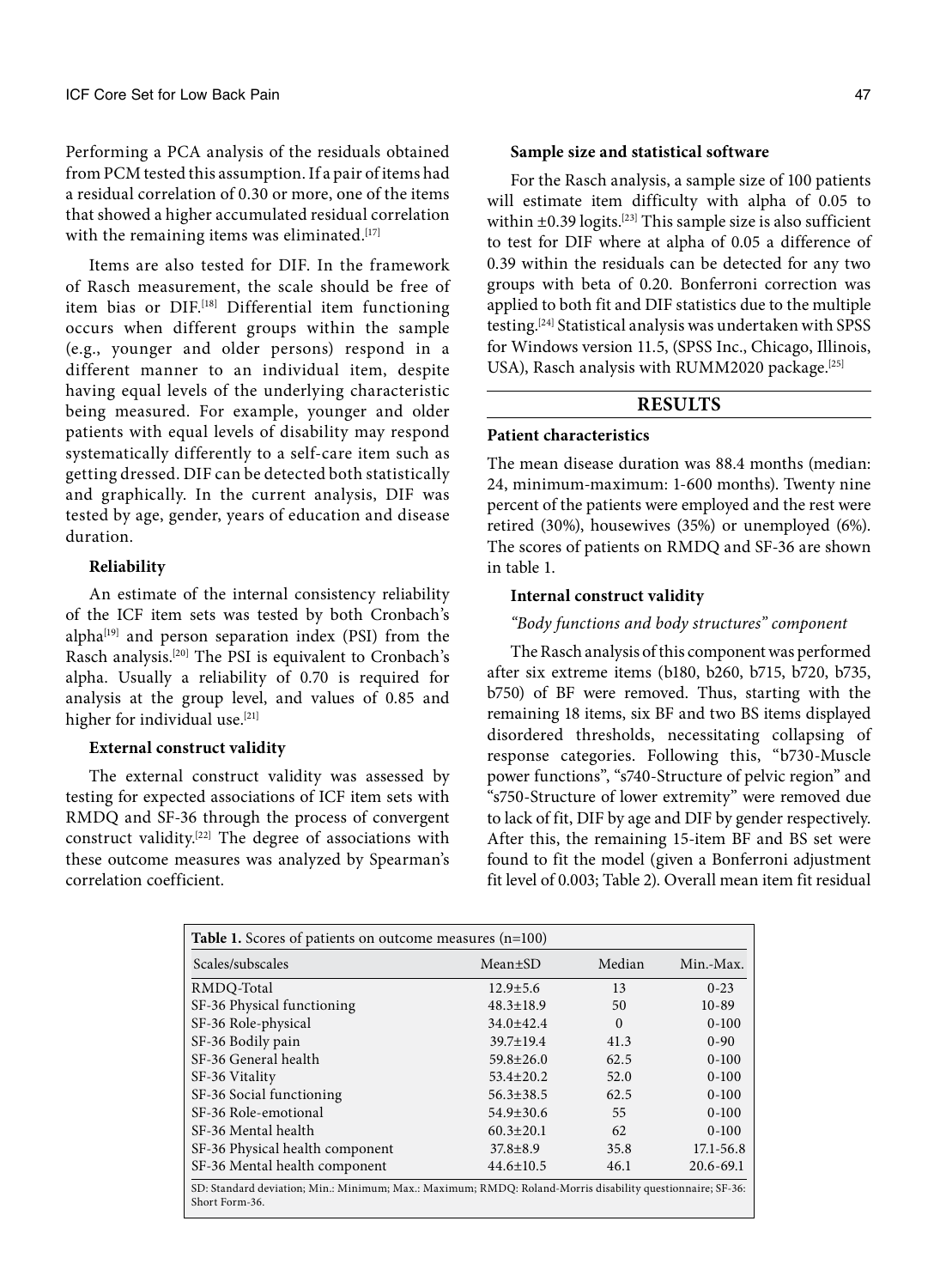|                  | Table 2. Fit of the body functions and body structure item set to partial credit model (15 items)                                                                                                                               |          |           |                                 |       |
|------------------|---------------------------------------------------------------------------------------------------------------------------------------------------------------------------------------------------------------------------------|----------|-----------|---------------------------------|-------|
| ICF code         | ICF category title                                                                                                                                                                                                              | Location | <b>SE</b> | Individual item<br>fit residual | $p^*$ |
| b126             | Temperament and personality functions                                                                                                                                                                                           | $-0.344$ | 0.131     | $-0.981$                        | 0.672 |
| b130             | Energy and drive functions                                                                                                                                                                                                      | $-1.551$ | 0.122     | $-1.211$                        | 0.078 |
| b134             | Sleep functions                                                                                                                                                                                                                 | $-0.922$ | 0.163     | 0.368                           | 0.379 |
| b <sub>152</sub> | Emotional functions                                                                                                                                                                                                             | $-1.220$ | 0.121     | 0.095                           | 0.822 |
| <b>b</b> 280     | Sensation of pain                                                                                                                                                                                                               | $-1.285$ | 0.159     | $-0.181$                        | 0.728 |
| <b>b</b> 455     | Exercise tolerance function                                                                                                                                                                                                     | $-1.086$ | 0.140     | $-0.572$                        | 0.600 |
| <b>b620</b>      | Urination functions                                                                                                                                                                                                             | 0.910    | 0.273     | 0.870                           | 0.033 |
| <b>b640</b>      | Sexual functions                                                                                                                                                                                                                | 0.696    | 0.260     | $-0.222$                        | 0.741 |
| <b>b</b> 710     | Mobility of joint functions                                                                                                                                                                                                     | 3.020    | 0.922     | 0.247                           | 0.169 |
| <b>b</b> 740     | Muscle endurance functions                                                                                                                                                                                                      | 2.898    | 0.888     | 0.205                           | 0.189 |
| <b>b</b> 770     | Gait pattern functions                                                                                                                                                                                                          | $-1.974$ | 0.115     | 0.977                           | 0.512 |
| <b>b</b> 780     | Sensations related to muscles and                                                                                                                                                                                               |          |           |                                 |       |
|                  | movement functions                                                                                                                                                                                                              | $-1.575$ | 0.120     | 0.688                           | 0.471 |
| s120             | Spinal cord and related structures                                                                                                                                                                                              | $-1.475$ | 0.157     | $-0.246$                        | 0.382 |
| s760             | Structure of trunk                                                                                                                                                                                                              | 1.436    | 0.244     | 0.148                           | 0.839 |
| s770             | Additional musculoskeletal structures                                                                                                                                                                                           |          |           |                                 |       |
|                  | related to movement                                                                                                                                                                                                             | 2.474    | 0.569     | $-0.106$                        | 0.771 |
|                  | ICF: The International Classification of Functioning, Disability and Health; PCM: Partial credit model; ICF: Disability and health;<br>SE: Standard error; *: p value obtained from individual item fit statistic (chi-square). |          |           |                                 |       |

was 0.005 (SD 0.619) and mean person fit residual was −0.165 (SD 0.561). Item trait interaction was nonsignificant, supporting the invariance of items [chisquare=29.87 (df=30), p=0.472]. The PSI (reliability) was good (0.77) indicating the ability of this item set to differentiate more than three groups of patients.<sup>[20]</sup> Although mean person location of −2.573 was less than that of item (0), the targeting of the items to the patients was good (Figure 1). All items were free of DIF by age, gender, years of education and disease duration.

Finally, using the PCA of residuals obtained from PCM, taking the highest positively and negatively correlated items to the first residual PC to make two subsets, no significant difference in person estimates (t=8.0%; 95% CI 3.7%-12.3%) was found between the two subsets supporting the unidimensionality of the 15-item BF and BS item set. When the assumption of local independence was examined, there was no pair of items which had a residual correlation of 0.30 or more.

# *"Activities and Participation" component*

After removing two extreme items (d455, d859), Rasch analysis was performed on 27 items. Nineteen items displayed disordered thresholds, necessitating the collapsing of response categories. Following this, six



**Figure 1.** Person-item threshold map of BF and BS item set.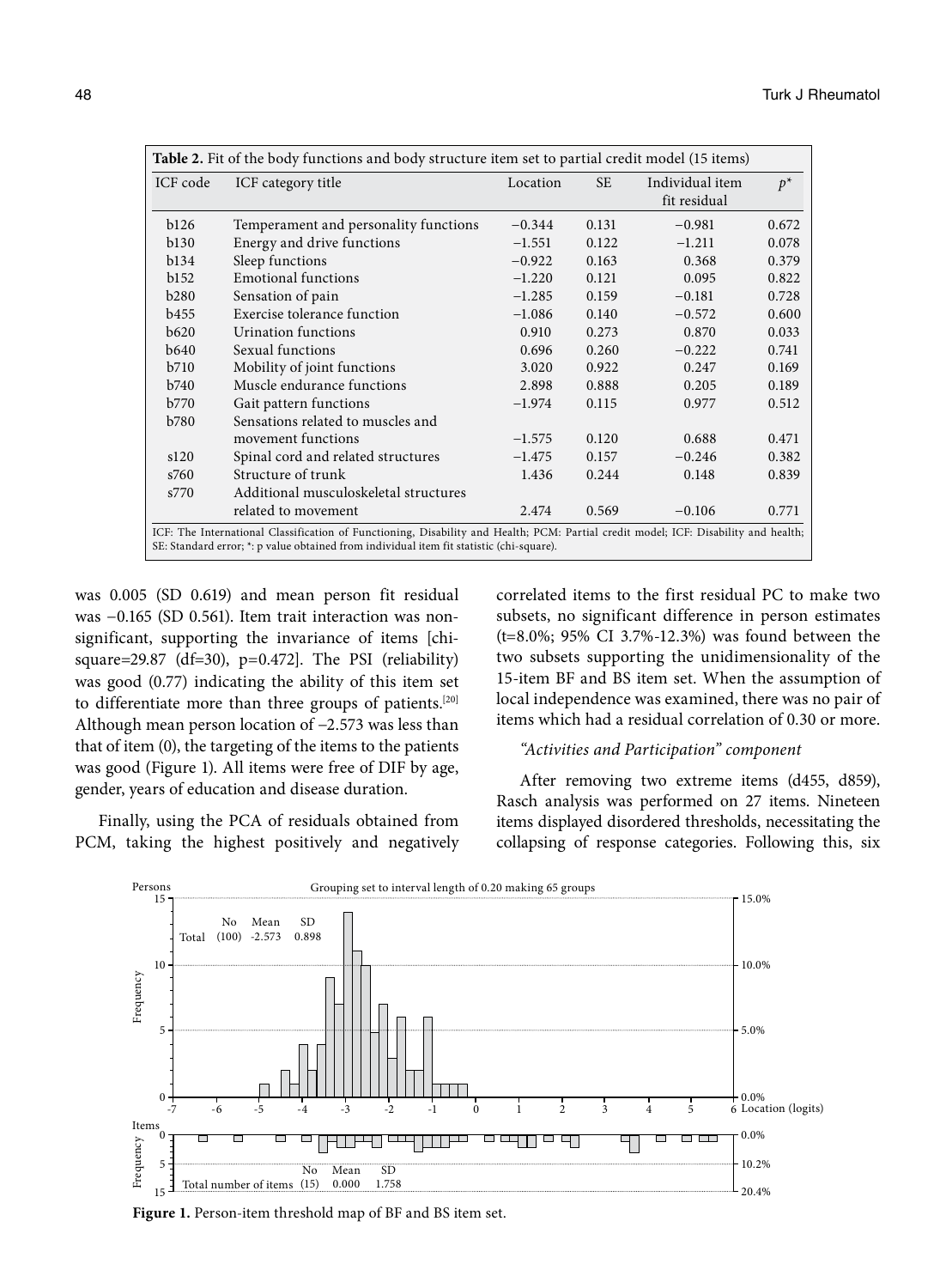| Table 3. Fit of the activity participation item set to partial credit model (21 items) |                                                                                                                                           |          |           |                                 |       |
|----------------------------------------------------------------------------------------|-------------------------------------------------------------------------------------------------------------------------------------------|----------|-----------|---------------------------------|-------|
| ICF code                                                                               | ICF category title                                                                                                                        | Location | <b>SE</b> | Individual item<br>fit residual | $p^*$ |
| d240                                                                                   | Handling stress and other psychological                                                                                                   |          |           |                                 |       |
|                                                                                        | demands                                                                                                                                   | $-0.408$ | 0.168     | $-0.775$                        | 0.117 |
| d410                                                                                   | Changing basic body position                                                                                                              | $-1.770$ | 0.123     | $-0.554$                        | 0.186 |
| d415                                                                                   | Maintaining a body position                                                                                                               | $-2.016$ | 0.135     | $-0.384$                        | 0.946 |
| d420                                                                                   | Transferring oneself                                                                                                                      | $-0.005$ | 0.130     | 1.484                           | 0.482 |
| d430                                                                                   | Lifting and carrying objects                                                                                                              | $-1.901$ | 0.154     | 1.303                           | 0.366 |
| d445                                                                                   | Hand and arm use                                                                                                                          | 1.240    | 0.278     | 0.460                           | 0.320 |
| d450                                                                                   | Walking                                                                                                                                   | $-1.678$ | 0.122     | 0.277                           | 0.750 |
| d460                                                                                   | Moving around in different locations                                                                                                      | 1.312    | 0.210     | $-0.791$                        | 0.157 |
| d470                                                                                   | Using transportation                                                                                                                      | $-0.503$ | 0.168     | 0.445                           | 0.333 |
| d <sub>475</sub>                                                                       | Driving                                                                                                                                   | 0.105    | 0.234     | $-0.066$                        | 0.620 |
| d510                                                                                   | Washing oneself                                                                                                                           | 1.388    | 0.219     | $-0.757$                        | 0.711 |
| d530                                                                                   | Toileting                                                                                                                                 | 0.985    | 0.197     | 0.797                           | 0.805 |
| d540                                                                                   | Dressing                                                                                                                                  | 1.047    | 0.192     | 0.190                           | 0.931 |
| d570                                                                                   | Looking after one's health                                                                                                                | 1.445    | 0.242     | $-1.171$                        | 0.215 |
| d620                                                                                   | Acquisition of goods and services                                                                                                         | $-0.776$ | 0.169     | $-0.177$                        | 0.035 |
| d640                                                                                   | Doing housework                                                                                                                           | $-1.755$ | 0.117     | $-0.125$                        | 0.721 |
| d650                                                                                   | Caring for household objects                                                                                                              | $-0.914$ | 0.182     | 0.410                           | 0.878 |
| d660                                                                                   | Assisting others                                                                                                                          | $-0.071$ | 0.168     | $-0.702$                        | 0.648 |
| d760                                                                                   | Family relationship                                                                                                                       | 1.299    | 0.239     | $-0.405$                        | 0.669 |
| d850                                                                                   | Remunerative employment                                                                                                                   | 2.139    | 0.523     | 0.915                           | 0.036 |
| d910                                                                                   | Community life                                                                                                                            | 0.837    | 0.177     | $-0.506$                        | 0.502 |
| fit statistic (chi-square).                                                            | ICF: The International Classification of Functioning, Disability and Health; SE: Standard error; *: p value obtained from individual item |          |           |                                 |       |

items, "d770-Intimate relationship", "d920-Recreation and leisure", "d710-Basic interpersonal interactions", "d630-Preparing meals", "d845-Acquiring, keeping and terminating a job" and "d465-Moving around using equipment" were removed due to response-dependency by also considering the clinical relevance of the items with the condition. Fit to the model for the remaining 21-item AP set was satisfactory (given a Bonferroni adjustment fit level of 0.002; Table 3). Overall mean item fit residual was −0.006 (SD 0.730) and mean person fit residual was −0.084 (SD 0.806). Item trait interaction was non-significant supporting the invariance of items [chi-square=42.59 (df=42),  $p=0.445$ ]. The PSI was good (0.87) indicating the ability of this item set to differentiate more than four groups of patients.[20] Although mean person location of −2.231 was less than



**Figure 2.** Person-item threshold map of activity participation item set.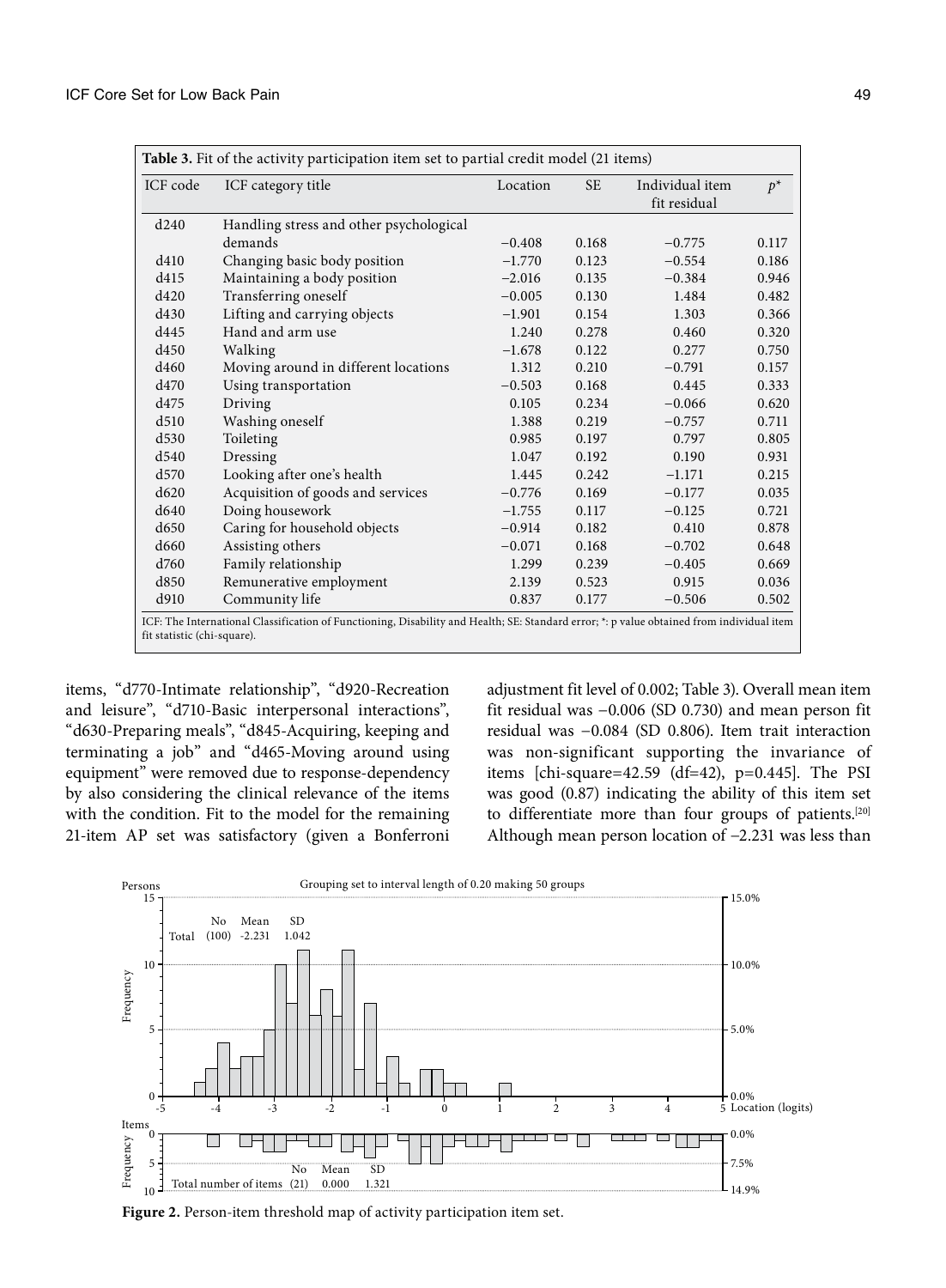| Scales / subscales              | Rasch BF and BS scores | Rasch AP scores |
|---------------------------------|------------------------|-----------------|
| RMDO-total                      | $0.421***$             | $0.588***$      |
| SF-36 Physical functioning      | $-0.472***$            | $-0.541***$     |
| SF-36 Role-physical             | $-0.256*$              | $-0.371***$     |
| SF-36 Bodily pain               | $-0.356***$            | $-0.471***$     |
| SF-36 General health            | $-0.276**$             | $-0.416***$     |
| SF-36 Vitality                  | $-0.362***$            | $-0.455***$     |
| SF-36 Social functioning        | $-0.189$               | $-0.218*$       |
| SF-36 Role-emotional            | $-0.381***$            | $-0.234*$       |
| SF-36 Mental health             | $-0.327**$             | $-0.350***$     |
| SF-36 Physical health component | $-0.357***$            | $-0.524***$     |
| SF-36 Mental health component   | $-0.303**$             | $-0.252*$       |

**Table 4.** Correlations of body functions and body structure and activity participation item

that of item (0), the targeting of the items to the patients was good (Figure 2). All items were free of DIF by age, gender, years of education and disease duration.

Finally, using the PCA of residuals obtained from PCM, taking the highest positively and negatively correlated items to the first residual PC to make two subsets, no significant difference in person estimates (t=8.0%; 95% CI 3.7%−12.3%) was found between the two subsets supporting the unidimensionality of this item set. When the assumption of local independence was examined, there was no pair of items which had a residual correlation of 0.30 or more.

## *"Environmental factors" component*

Rasch analysis was performed after 11 extreme items (e120, e255, e360, e455, e460, e465, e550, e570, e575, e585, e590) were removed. As 11 of the remaining 14 items displayed disordered thresholds, the relevant categories were collapsed for these items. Following this, "e410-Individual attitudes of immediate family members" and "e425-Individual attitudes of acquaintances, peers, colleagues, neighbours and community members" were removed due to lack of fit. Then the remaining 12 items were found to fit the model (given a Bonferroni adjustment fit level of 0.004) with an overall mean item fit residual of −0.117 (SD 0.493) and mean person fit residual of −0.370 (SD 0.873). Item trait interaction was non-significant supporting the invariance of items (chi-square=45.44 (df=24), p=0.005). The PCA of residuals obtained from PCM supported the unidimensionality of this item set (t=9.0%; 95% CI 4.7%-13.3%). When the assumption of local independence was examined, there was no pair of items which had a residual correlation of 0.30 or more. All items were free of DIF by age, gender, years of education and disease duration. However, the PSI (reliability) was very low (0.29) indicating the inability of this item set to differentiate two groups of patients.[20] As the EF item set with the remaining 12 out of 25 items did not meet the assumptions of the Rasch analysis in terms of reliability (very low PSI), this item set was omitted in further analysis.

# **Reliability**

Reliabilities of both the '"BF and BS" and AP item sets' were good, with Cronbach's alpha of 0.77 and 0.91, and PSI of 0.77 and 0.87 respectively.

## **External construct validity**

Correlations of BF and BS and AP item sets with the RMDQ and the SF-36 are presented in table 4. The highest correlations were found with SF-36 physical functioning and RMDQ. As expected, correlations of AP item set with RMDQ and physical subsections of SF-36 were at a moderate level and higher than that of the BF and BS item set.

## **DISCUSSION**

Standardized assessments are used widely in health care, both in clinical and research contexts. The Rasch model<sup>[10]</sup> is the current standard for the evaluation and development of assessment tools or scales delivering metric quality outcomes.<sup>[14,26]</sup> It provides not only a transformation of an ordinal score into a linear, interval-level variable but also confirms the internal construct validity of such assessments. A key characteristic of an ordinal level assessment tool is that the distances between the raw score points are unequal and mathematical calculations are invalid.[27] In contrast, an interval scale has equal interval units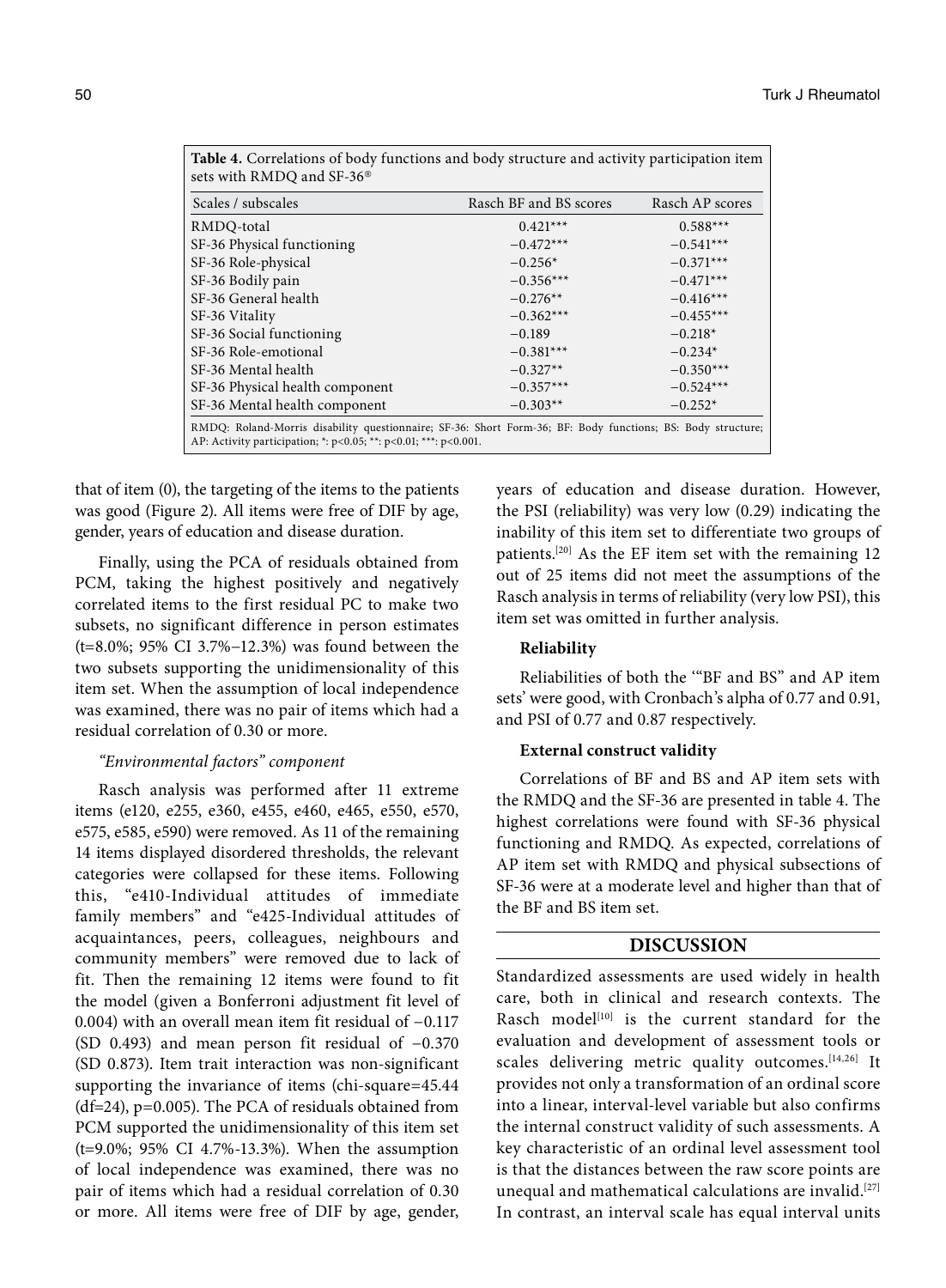which can support mathematical operations such as the calculation of summed, or change score. Thus, Rasch analysis allows for a unified approach to the construction and the internal construct validity of such assessments through the testing of its assumptions and additional aspects such as ordering of response categories and invariance of items across groups (DIF).[27]

The present study has investigated the psychometric properties of components of the ICF Comprehensive Core Set for LBP. The results of Rasch analysis indicated that it was possible to create unidimensional and robust item sets for the assessment of BF and BS and AP. However, the EF item set was not found to have sufficient reliability to be used as a measurement tool.

There was an earlier report which also explored the ICF core set for LBP by Rasch analysis in terms of construct dimensionality.<sup>[28]</sup> That paper which included 118 patients analyzed BF and BS items separately and found that the BS item set did not meet the assumptions of Rasch analysis. It showed that the remaining items of the BF set fit to the model after combining response categories. In the present study, we analyzed the BF and BS items together and, after modification of response categories and exclusion of some items, we were able to make up a unidimensional, robust 15-item BF and BS set including three items from BS and 12 items from BF. Six extreme BF items showing floor effect had to be excluded. Although the number of BF items included in our final item set was low compared with the other study, this item set was rational and more comprehensive allowing for the assessment of both BF and BS.

We were also able to create a unidimensional, robust 21-item AP set after the collapsing of response categories and the exclusion of eight items either for being extreme or showing misfit. This result differed from the earlier study where they had to make two different item sets as the whole AP set did not meet the requirements of the Rasch model.

Regarding the EF component, it was impossible in this study to make up a reliable and valid EF item set according to the assumptions of the Rasch model. However, Roe et al.<sup>[28]</sup> were able to find a 15-item EF set (out of 29 items) measuring a single underlying construct. The discrepant results between the two studies may be partly due to the difference of the response categories of the EF items in two analyses as we made the analysis on the original nine level category whereas the earlier study rescored the response categories such that "barriers", "neither barrier nor facilitator" and "facilitators" were scored as 0, 1 and 2 respectively. Environmental differences between the two countries, Norway and Turkey, may also have affected results. A considerable number of items had to be excluded from the EF set as they were rated as "neither barrier nor facilitator" by most of the patients. Finally, another explanation for the discrepancy of the results for the EF and other components might be the dissimilarity of the characteristics of the samples in the two studies. Our patients were relatively less disabled as extreme items showing floor effect had to be excluded from the analyses.

Besides internal construct validity, expected associations with a physical disability and healthrelated quality of life confirmed external construct validity of the 15-item BF and BS set and 21-item AP set.

There are a number of limitations to the study. The first one is the sample size which only gives a certain degree of precision to item and person location, although when well targeted, this sample size will give an estimate of item difficulty to within 0.39 logits. Given the Rasch model allows an adaptation to interval scaling, a nomogram giving the exchange rate between the raw score and latent interval scale estimate would have been useful. However, this does require a larger sample size (e.g. 250 cases or 20 times the number of items, whichever is the larger) and so will have to wait until larger replications are undertaken. The collapsing of categories also impedes the production of the exchange rate as this will require further evidence and consensus of scoring options. Another limitation is the non-heterogeneity of our patient population which includes mostly non-employed females with considerably less disability levels.

In conclusion, it was possible to derive unidimensional, robust BF and BS and AP item sets from the ICF comprehensive core set for the assessment of functioning in patients with LBP. Both the 15-item BF and BS set and the 21-item AP set were found to be reliable and valid. However, these results need to be verified in larger and heterogeneous LBP patient groups and also tested for cross-cultural validity.

#### **Declaration of conflicting interests**

The authors declared no conflicts of interest with respect to the authorship and/or publication of this article.